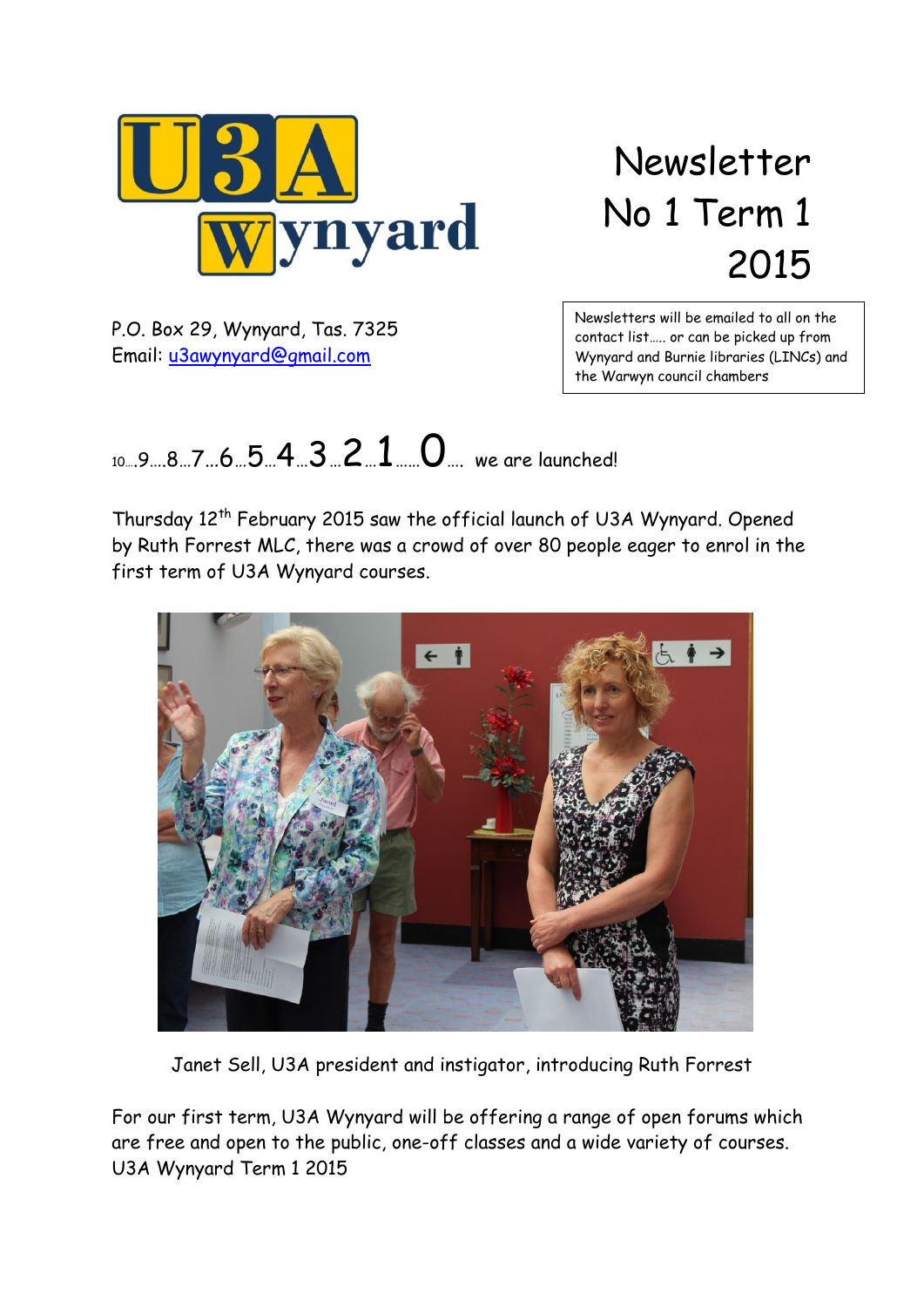**One- off CLASSES and open forums**

| Monday                                                       | Tuesday                                                                                                            | Wednesday                                                                                  | Thursday | Fri                                                                                                |
|--------------------------------------------------------------|--------------------------------------------------------------------------------------------------------------------|--------------------------------------------------------------------------------------------|----------|----------------------------------------------------------------------------------------------------|
| Becoming a<br>Tutor with<br>U3A<br>March 16th<br><b>FREE</b> | Better Ways of<br>Living in Your<br>Place -<br>sustainability -<br>Taster<br>March 10 <sup>th</sup><br><b>FREE</b> | Music for an<br><b>Inquiring Mind -</b><br>Taster<br>March 11 <sup>th</sup><br><b>FREE</b> |          | Women's Health<br>through Men's<br>Eyes,<br>Nymphomania<br>and Other<br><b>Myths</b><br>24th April |
|                                                              |                                                                                                                    |                                                                                            |          |                                                                                                    |
|                                                              |                                                                                                                    | Free, Open<br>Forum with<br>Medical<br>Students -<br>Understanding<br>Dementia,            |          | Sex Though<br>the Centuries                                                                        |
|                                                              |                                                                                                                    | MOOCs & more<br>22 <sup>nd</sup> April                                                     |          | 29th May                                                                                           |

Details:

 **Becoming a Tutor with U3A with Rees Campbell at ArtsCape on Monday 16th March from 10-12noon.** 

This open (free) class is for anyone interested in tutoring adults. Hints, techniques and ideas how to engage participants – including exploring teaching and learning styles. Recommended that new U3A tutors come along.

 **Open Forum with Med Students – Understanding Dementia, MOOCs & more**  $22^{nd}$  April. Free open forum with  $2^{nd}$  year Medical students from the Rural Clinic (UTAS) and facilitated by Janet Sell at ArtsCape 9:30 – 11:30

 **Women's Health through Men's Eyes, Nymphomania and Other Myths; on 24th April and Sex Though the Centuries 29th May with Mary Kille. 1 – 2:30, venue TBA**

After a lifetime in medicine, Mary gives two presentations on the history of health education and sex, including a display of old books and a wealth of outrageous pictures.

If you're not sure whether to enrol in the full courses about sustainability or music – come along to the free open "taster" session where each of the course tutors will give a short presentation about their session.

**Living Well in your place – sustainability. ArtsCape, Tues 10 th Mar 10 – 12**  Looking at sustainability in the home, energy, community well-being and more.

**Music for an enquiring mind – Uniting Church, Wed 11th March 10-12** Sessions cover from baroque to the modern day inc. classical, jazz and popular.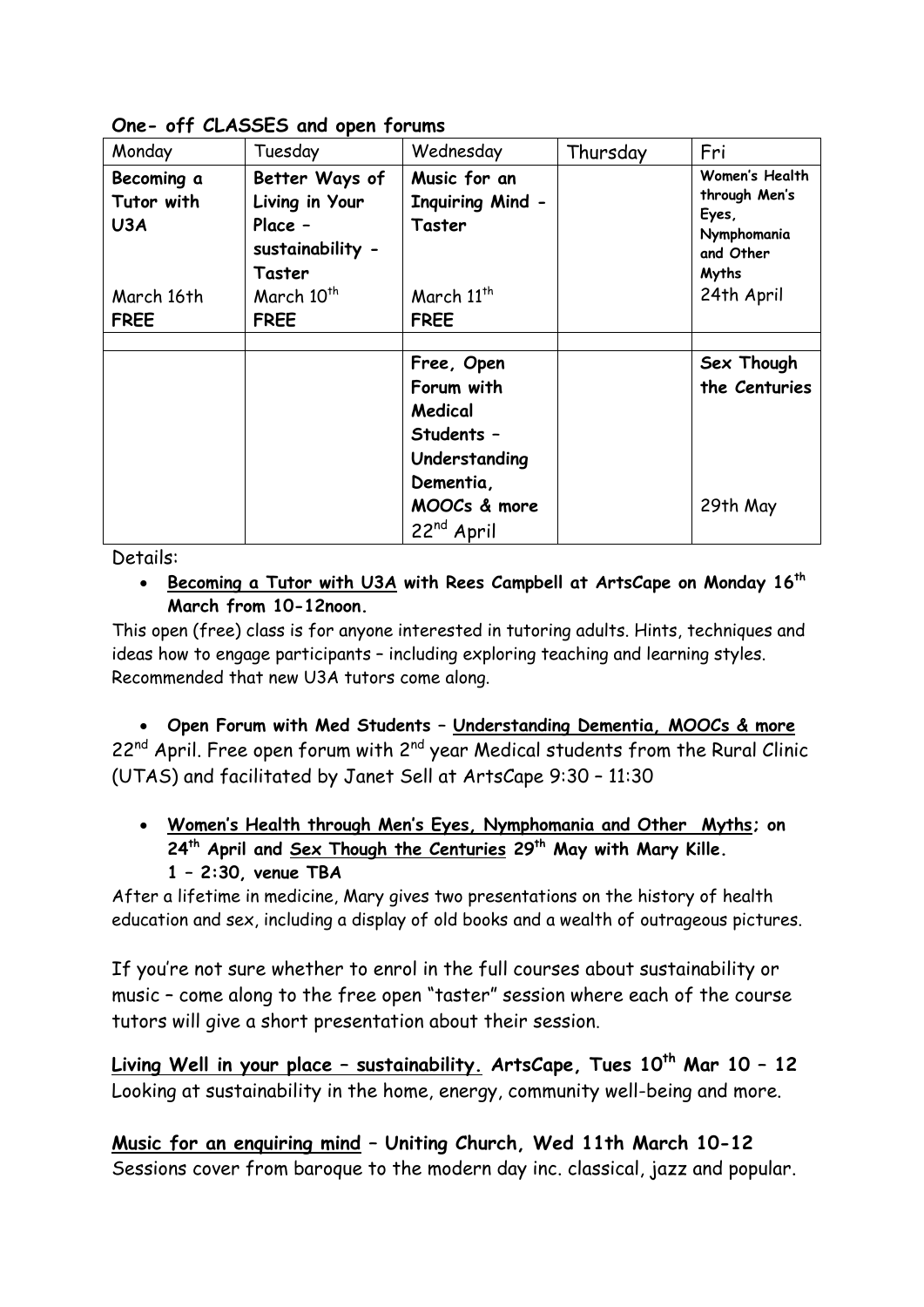| U3A Wynyard Term 1 2015 Courses |                  |                       |                    |                |
|---------------------------------|------------------|-----------------------|--------------------|----------------|
| Monday                          | Tuesday          | Wednesday             | Thursday           | Friday         |
| Cryptic                         | Group Exercise   | Music for an          | Enjoying           |                |
| Crosswords                      | for Active Older | <b>Inquiring Mind</b> | Drama and          |                |
|                                 | <b>Adults</b>    |                       | the Theatre        |                |
| Start 16th                      | Start 17th       | Start 18th            | Start 5th          |                |
| March                           | March            | March                 | March              |                |
|                                 |                  |                       |                    |                |
| <b>Bird</b>                     | Better Ways of   |                       | <b>Introducing</b> |                |
| <b>Identification</b>           | Living in Your   |                       | the Law about      |                |
|                                 | Place -          |                       |                    |                |
|                                 | Sustainability   |                       |                    |                |
| Start 23rd                      | Start 17th       |                       | Start 19th         |                |
| March                           | March            |                       | March              |                |
|                                 |                  |                       | Life, the          | Regional       |
|                                 |                  |                       |                    |                |
|                                 |                  |                       | Universe and       | <b>History</b> |
|                                 |                  |                       | Everything         |                |
|                                 |                  |                       | Start 21st         | Start 27th     |
|                                 |                  |                       | May                | March          |

**ALL courses WILL commence as advised – we will confirm enrolments closer to the start dates. \*\*\* Note - Enrolments close Fri 13 th March for term 1.**

Details of each course:

 **Enjoying Drama and Theatre with Alan Wright, Frederick St Sporting Complex 6 sessions 9:30 – 12 starting Thursday 5th March.** 

An introduction to drama and theatre in general, including play reading, performing, directing, writing and drama appreciation. This short course lead by Alan Wright who has over 50 years' experience in all aspects of community theatre, will include play-reading, performing, writing, directing and drama appreciation using a largely "hands-on" approach and including plenty of opportunities to actively participate. be largely "hands on" rather than academic in nature. Above all, the key word for this course will be "enjoying"! For further details contact Alan at: **wrightstar@dodo.com.au**

 **Cryptic Crosswords with Margaret and Neville Wilson, Boat Harbour Surf Club 4 sessions 9- 10:30 starting Monday March 16th .**

Creatively, cracking, crafty cryptic crosswords. All you need is to enjoy playing with words. A good dictionary and thesaurus are essential.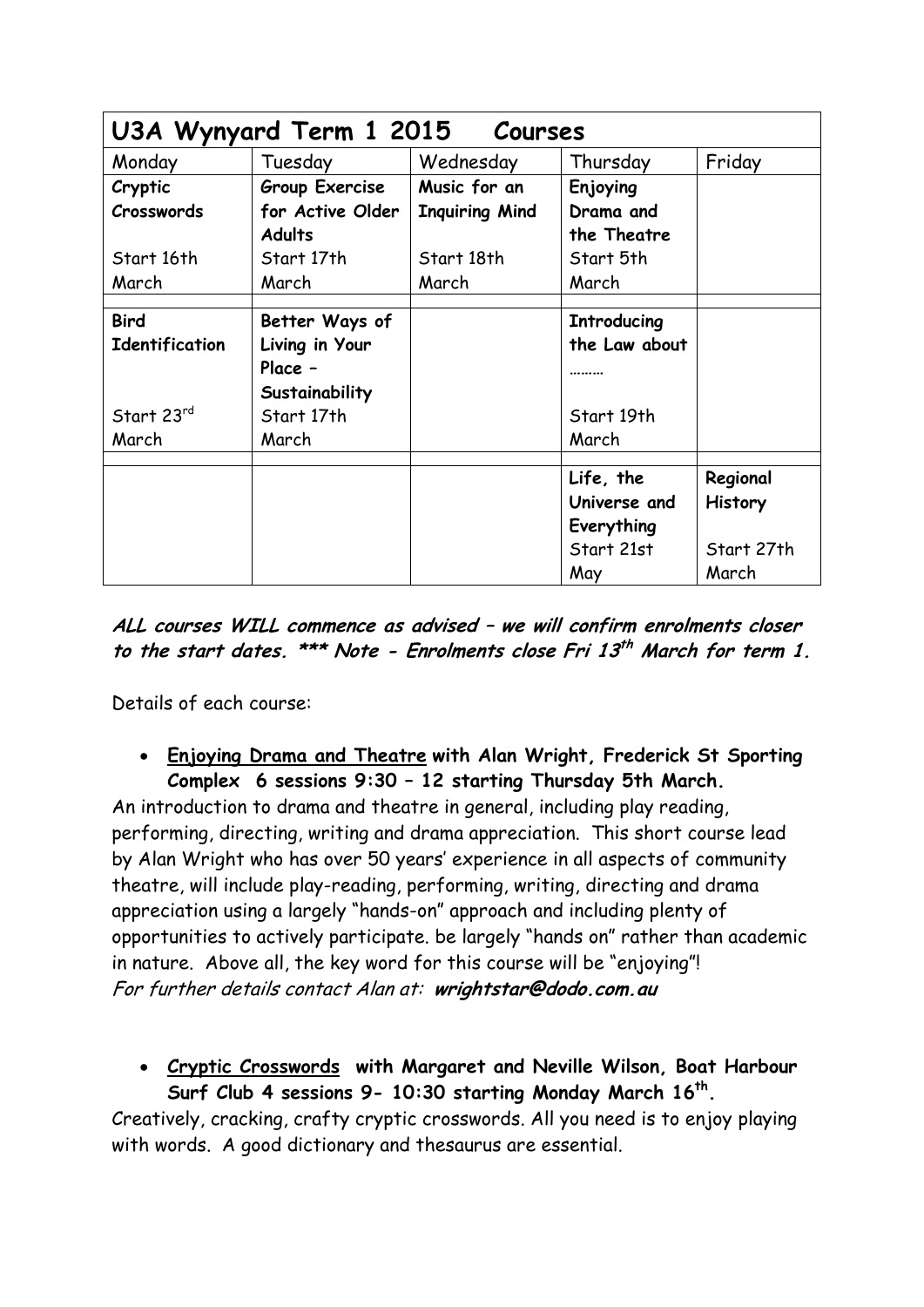**Group Exercise for Active Older Adults with Deana Salpietro at the Railway Institute Hall 6 sessions from 10 -11 am starting Tuesday 17th March** 

This is an exercise-to-music class for fit active older adults designed to maintain/increase cardiovascular health, muscular strength, coordination, balance and mobility. Benefits include healthy bones and joints, falls prevention, more effective management of age related conditions and easier execution of daily activities.

.........................and it's fun! Deana is your 70 yr old instructor with 50 years experience in the exercise field, who specialises in "older adult" fitness.

 **Better Ways of Living in Your "Place**"- **several tutors. Taster 10 th March; full course runs for 5 sessions from 17th March at ArtsCape 10 -12 noon**

Are you interested in living well, healthily and happily in your skin, your place, your community and still leave the planet in a good way for your grandchildren? This course will look at sensible home practices and models throughout the world for living better within our means. Not just our financial means – but also resources, environment and sanity!

There is an open taster session for this course, where all presenters will take you through what their session entails. **ArtsCape, Tuesday 17th March 10 – 12 noon**

Sessions will cover sustainability in the home, energy, community well-being and more.

 **Music for an enquiring mind – several tutors. Taster 11 th March; full course runs for 6 sessions from 18th March at Uniting Church 10 -12 noon**

An introduction to music from the Baroque to the present day. This course will demonstrate a variety of musical experiences and history, incorporating Classical with other styles and influences such as Jazz and Popular.

There is an open taster session for this course, where all presenters will take you through what their session entails. Uniting Church, Wednesday 18th March 10-12noon

\*\*\*\*Tutor resources such as whiteboard and markers will be purchased asap.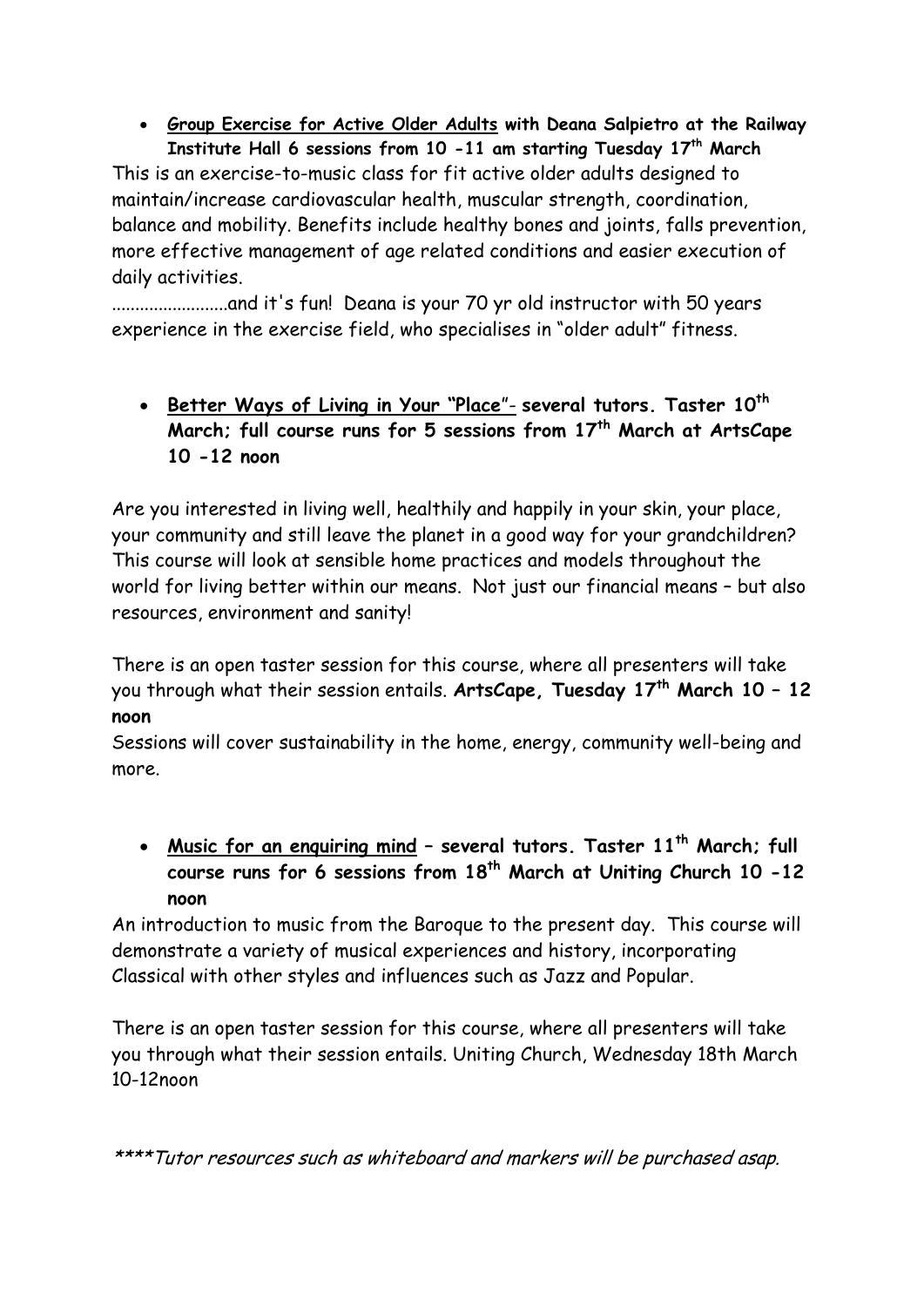#### **Introducing the Law About ….. with Brendon Pentony at the Community Centre 9 sessions 2 – 3:30 starting Thursday 19th March**

A course dealing with many aspects of the Law as it impacts on the everyday lives of residents in Australia and Tasmania. The following topics will be covered, the legal system, democracy, governance, consumer rights, money, business, intellectual property, contract and tort.

### **Bird Identification with Col Meyers at ArtsCape 2 sessions 10 – 12 noon starting Monday 23rd March.**

Background to bird identification with tips on behaviour and habitat. Depending on student interest there will be the opportunity to participate in field trips to local bush and wetland areas. Bring: Note pad, biro, Bird field guide and binoculars if possible

## **Regional History with Ian McFarlane at the Wynyard Community Centre 5 sessions 1:30 – 3 starting 27th March**

An introduction to one of the most accessible branches of Historical study, one's own region. Discussion on the function of History, definition and nature of a region, followed by a general overview of the development and history of the North West Region of Tasmania.

#### **Life the Universe and Everything with Alan Wright, Community Centre 6 sessions 10 -12 noon starting Thursday 21st May**

Have you ever wondered how big our Universe really is……and why they say its "expanding"? What are "black holes" and "quasars", and how were the galaxies, stars and planets born and what are the chances of finding extra-terrestrial life out there? Most importantly, how on Earth can we possibly understand it all? Dr Alan Wright takes us on an extensive and exciting astronomical journey through the whole Universe to look at these, and many other, fascinating questions.

U3A secretary Alwyn, will be at Wynyard library (LINC) on Monday 23<sup>rd</sup> Feb and 2<sup>nd</sup> March from 10 -11 am to take your memberships and enrolments. Please note that the open forums don't require membership – but all courses do!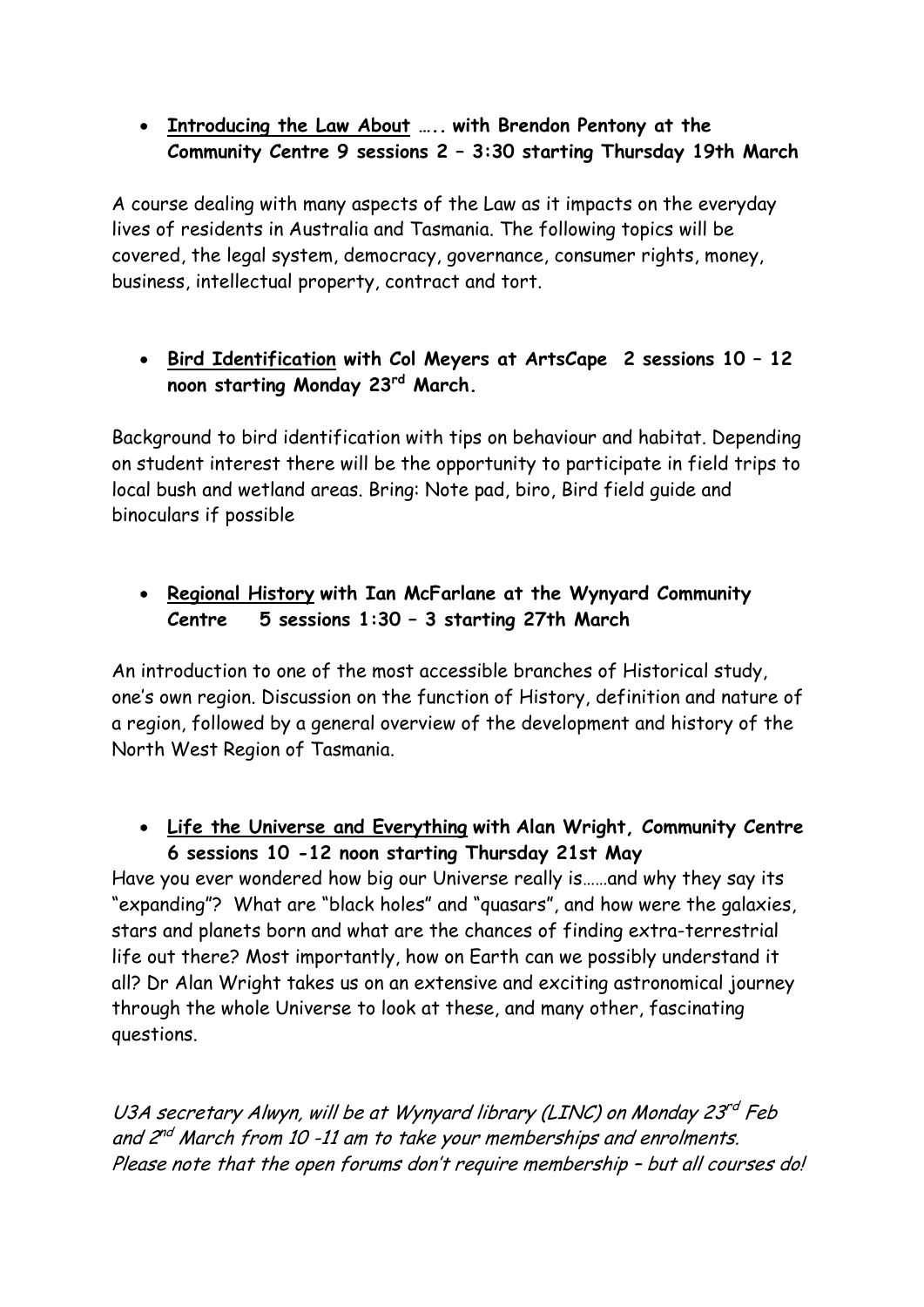One of the many highlights of the launch was Alwyn's wonderful orange cake….. and she has shared the recipe.

## **Alwyn's Australian Orange Cake**

4 oranges – Chop roughly and blend skin and all to make a paste 1 cup almond meal 1 teaspoon Baking Powder 1/3 cup rice flour 5 eggs 1 cup castor sugar

Beat all together. Put into a springform tin and bake at 170° for 45 mins.

Boil together for two mins  $-\frac{1}{2}$  cup sugar and the juice of two oranges and finely grated rind. Pour over cake till all is absorbed. This takes about ten minutes. Serve with whipped cream.



The crowd at the launch.

(Photos Corey Speers)

U3A Wynyard is currently administered by an interim committee consisting of: Janet Sell – president, Catherine Fernon – secretary, Alwyn Friedersdorff – treasurer. Mervyn Mitchell, Jeremy Cleverly and Rees Campbell – committee

If you are interested in

- becoming a tutor
- becoming a student
- becoming a committee member
- giving us suggestions about any of the above

please email:: [u3awynyard@gmail.com](mailto:u3awynyard@gmail.com)

A special general meeting will be held on  $18<sup>th</sup>$  May at 2pm. Venue TBA. The next committee meeting will be at ArtsCape on Mon 2<sup>nd</sup> March at 11:30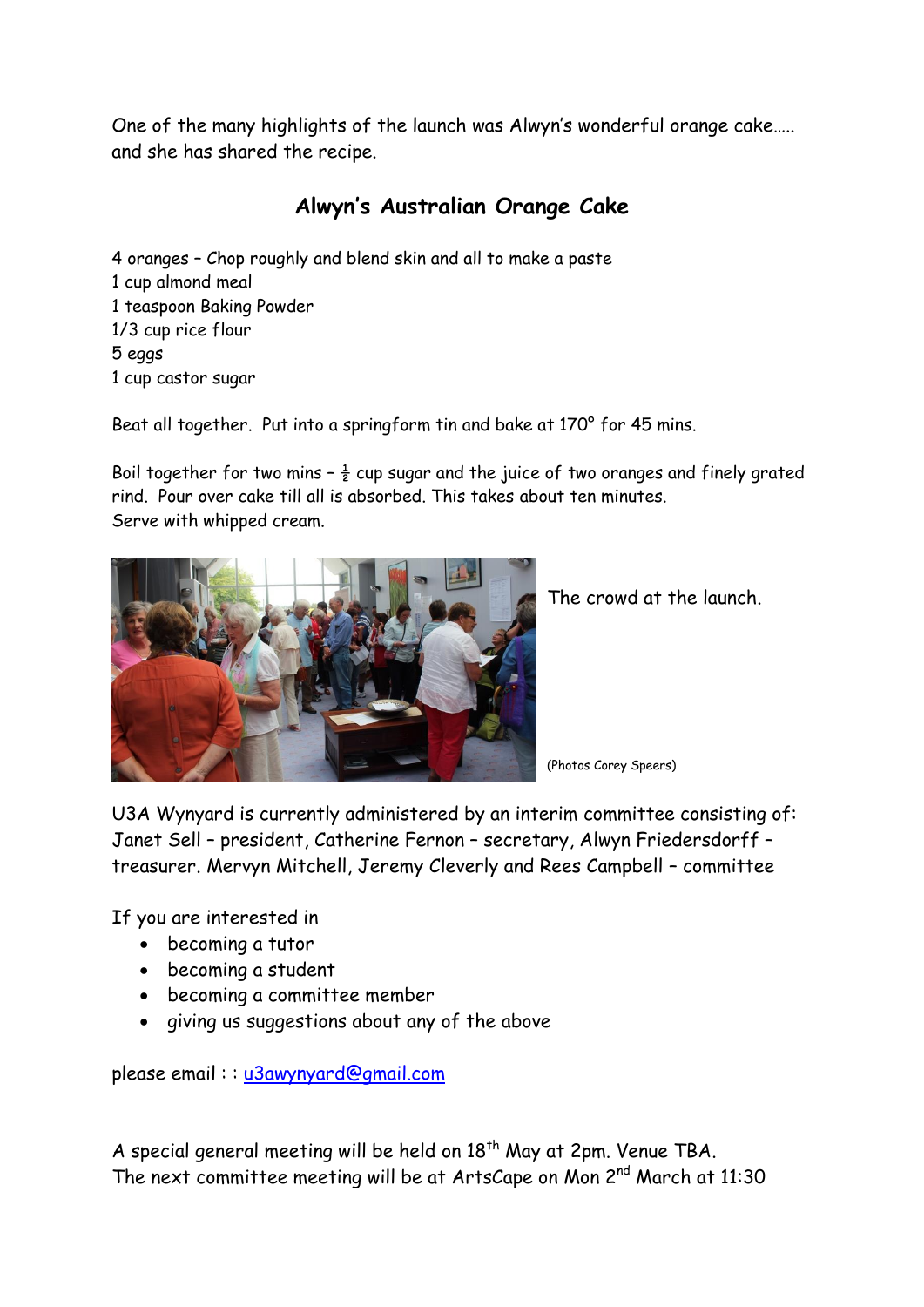

P.O. Box 29, Wynyard, Tas. 7325 Email: [u3awynyard@gmail.com](mailto:u3awynyard@gmail.com)

| Membership application form. |                                                                                                 | One form per person.                                                      |         |
|------------------------------|-------------------------------------------------------------------------------------------------|---------------------------------------------------------------------------|---------|
|                              |                                                                                                 |                                                                           |         |
|                              |                                                                                                 |                                                                           |         |
|                              |                                                                                                 |                                                                           |         |
|                              | AGE GROUP (tick) under 60                                                                       | under 75                                                                  | over 75 |
| GENDER: (tick) male          |                                                                                                 | female                                                                    | other   |
|                              |                                                                                                 |                                                                           |         |
|                              |                                                                                                 |                                                                           |         |
| FEES: (tick)                 |                                                                                                 |                                                                           |         |
|                              | Individual: \$30 per term or                                                                    | \$50 per year                                                             |         |
|                              | Couple: \$50 per term or                                                                        | \$75 per year                                                             |         |
|                              | Cheque to P.O. Box 29, Wynyard, Tas. 7325<br>EFT - Bank: CBA, Wynyard BSB: 067010 Ac: 1006 8342 | Fees may be paid by EFT, or cheque. Cash will be accepted by arrangement. |         |
|                              | Privacy Policy U3A Wynyard                                                                      |                                                                           |         |

U3A collects personal information from members to enable us to deliver an efficient service to members. The information collected is managed solely by U3A Wynyard and will only be used for organisational, emergency, insurance, and grant submission purposes.

**Applicant's signature: Date:**

| Office Use Only | ID no: | Receipt No: | Date joined: |
|-----------------|--------|-------------|--------------|
|                 |        |             |              |